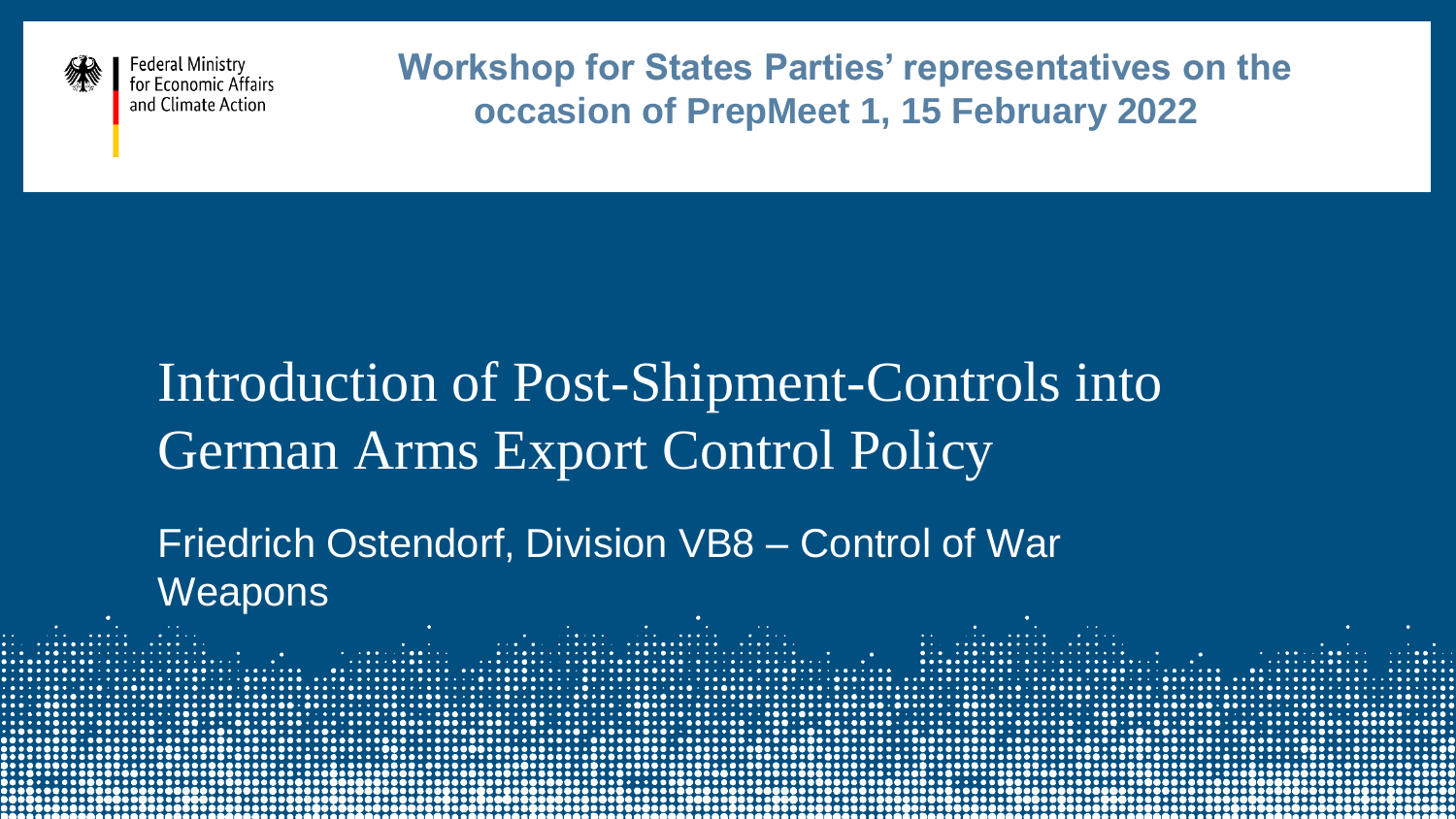### **Overview**

- Introduction and Evaluation Phase
- Key Findings
- Potential and Outlook
- (Discussion)

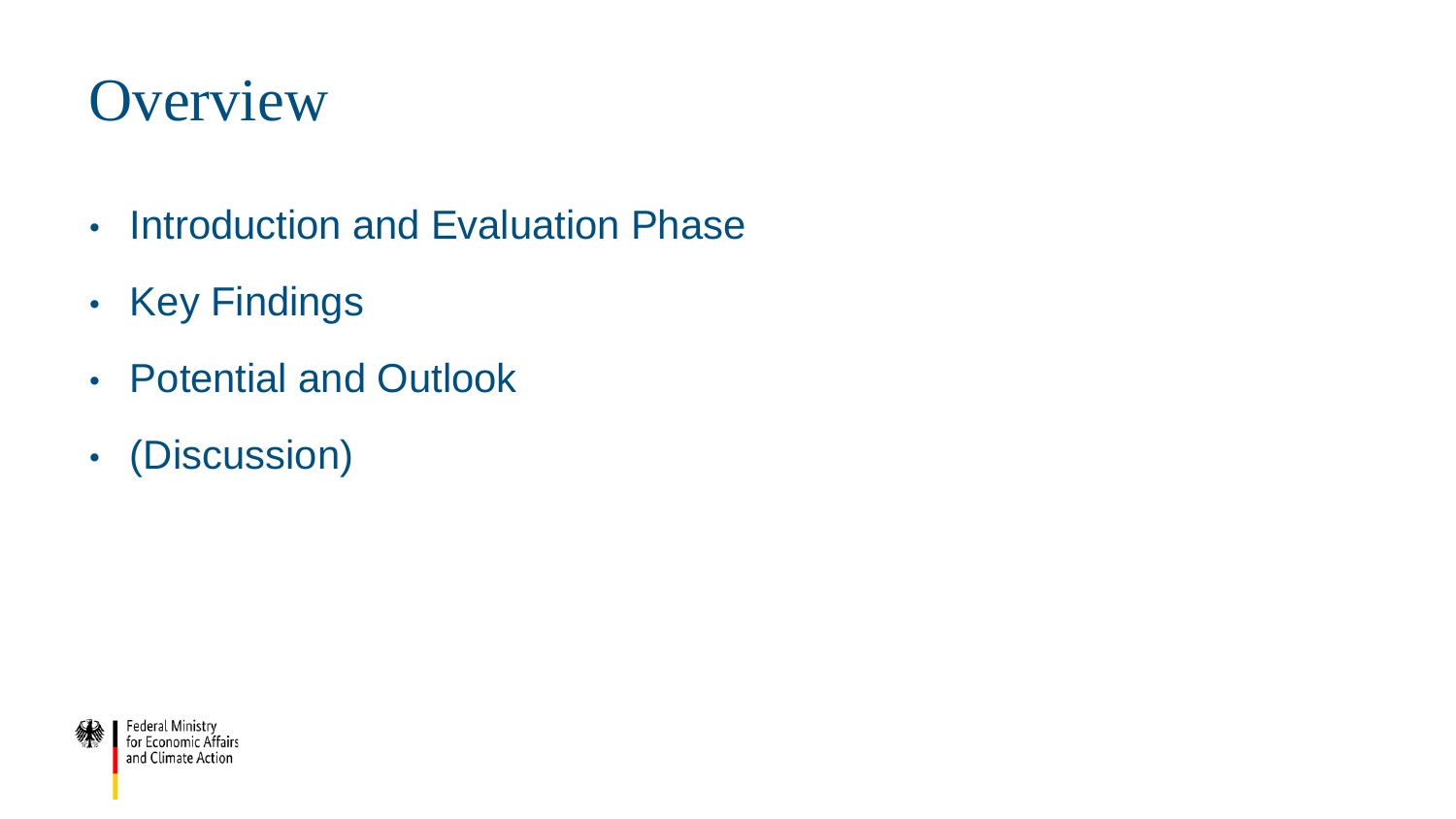Introduction into the German Arms Export Control Regime

- 2015: *Key Points for the Introduction of Post-Shipment-Controls for German Arms Exports*
- Objective: **Continued good-faith cooperation and verification at the post-delivery stage of arms exports**
- Official policy, minor legislative adjustments
- No major change to the existing legal set-up necessary
- Permission for on-site verification measure is granted in EUC

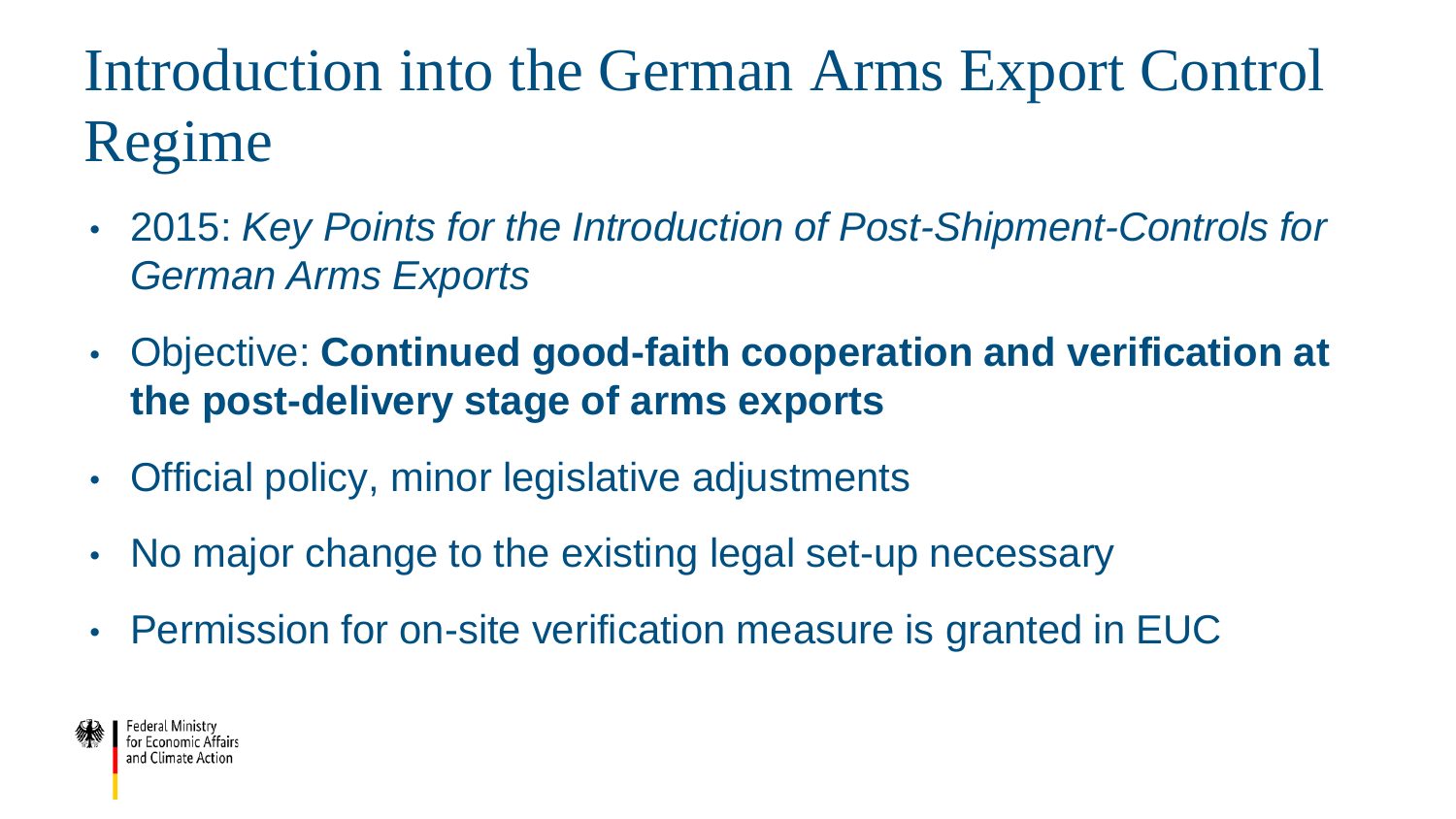## Evaluation and Key Findings

- 2017: Kickoff of evaluation-phase, focus on SALW in Non-EU- /NATO/-equivalent-countries
- On-site verification measures of SALW in: India, UAE, Korea, Indonesia, Malaysia, Brazil, Jordan, Trinidad und Tobago and Oman; 2021: Virtual kickoff of control-measure in Mexico
- In all instances: good-faith cooperation; no infractions detected

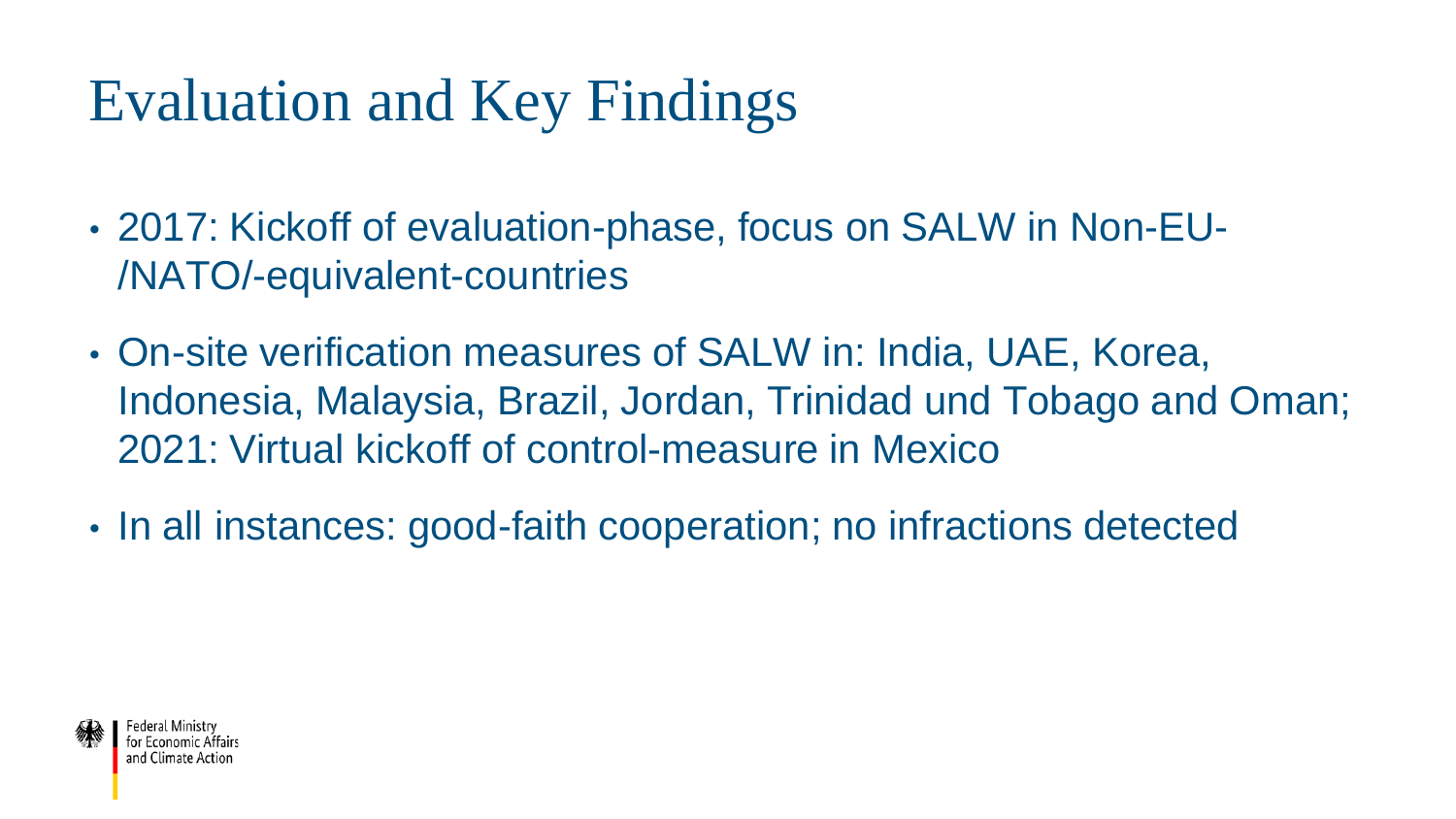# Evaluation and Key Findings

- 2021: German government's evaluation report submitted to parliament
- Focus on military items with high diversion risk (particularly SALWs)
- End-Use destinations in Non-EU-/NATO-/equivalent-countries
- Infractions are dealt with on a case-by-case basis

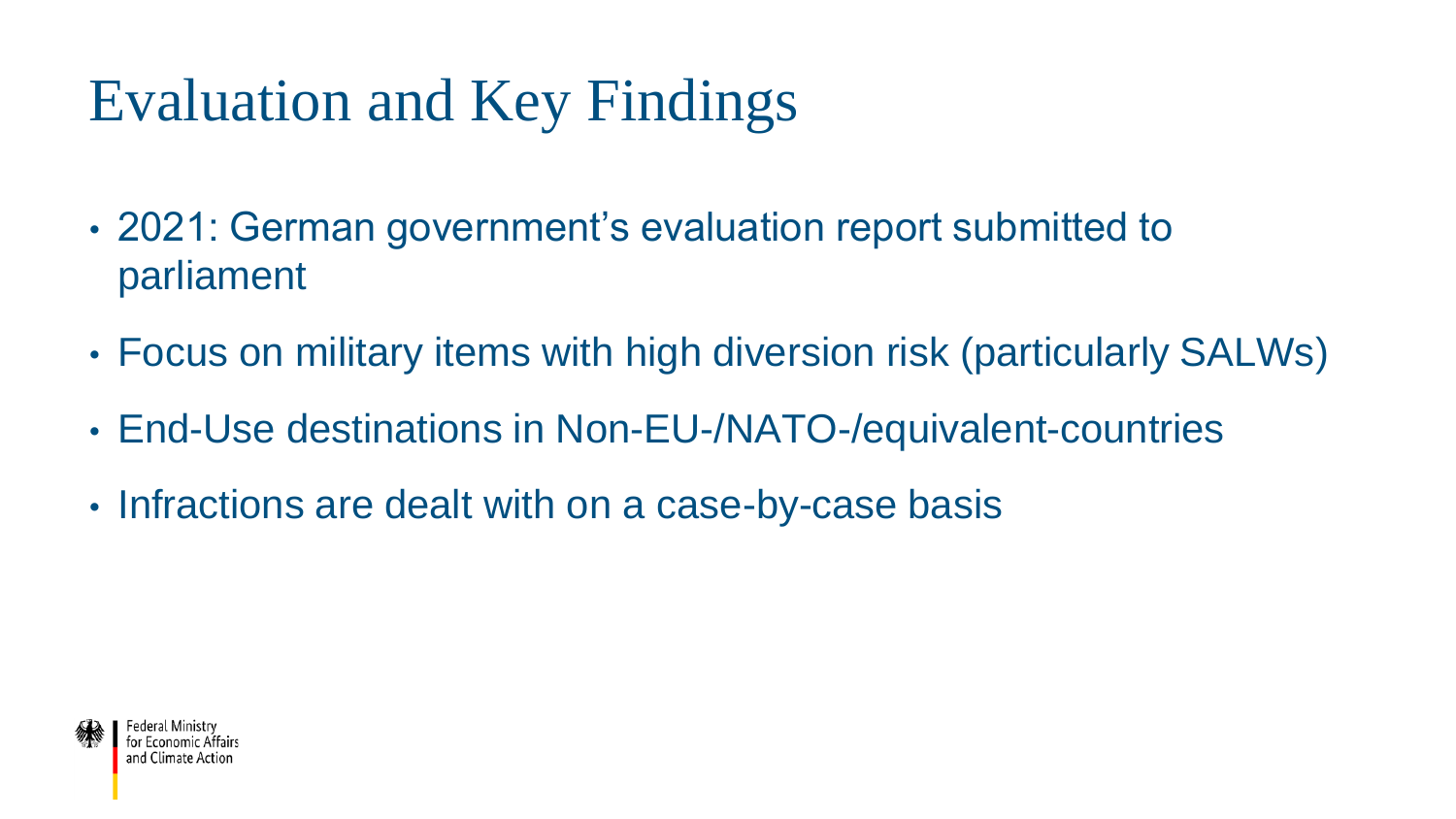### Potential and Outlook

- Tried and tested: "Post-Shipment-Controls" will become a permanent fixture in German arms export control policy
- Essential to grasp instrument not simply as a one-sided control but

 $\rightarrow$  A mutually agreed-upon confidence-building measure of ex- and importing state that *increases transparency and accountability* at the postdelivery stage of arms exports *in both countries*

 $\rightarrow$  I.e. a joint demonstration and commitment against diversion

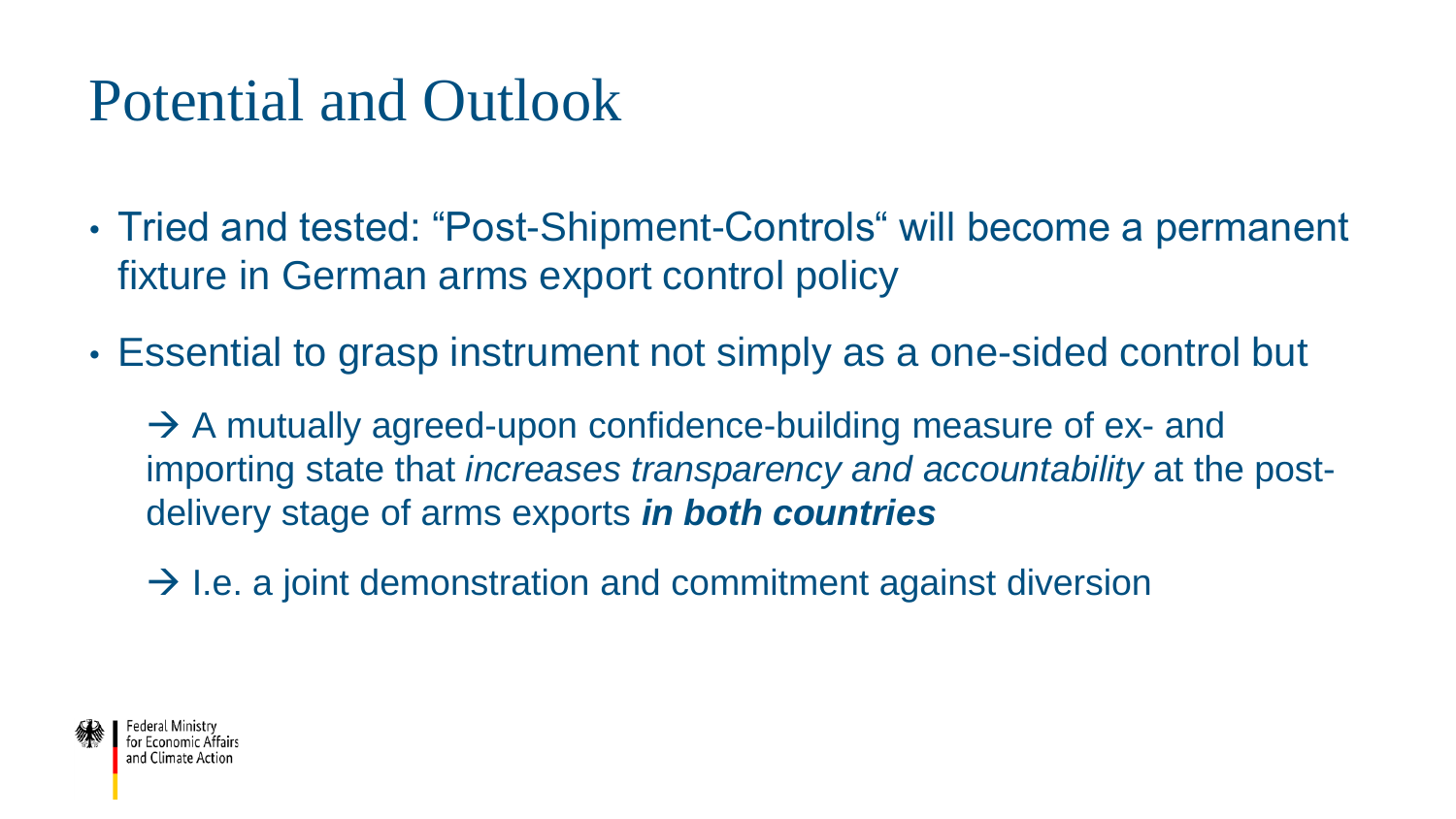### Potential and Outlook

- "Expansion" of Post-Shipment-Controls already agreed in coalition treaty of new government
- Will likely be integrated into new legislation on arms export control